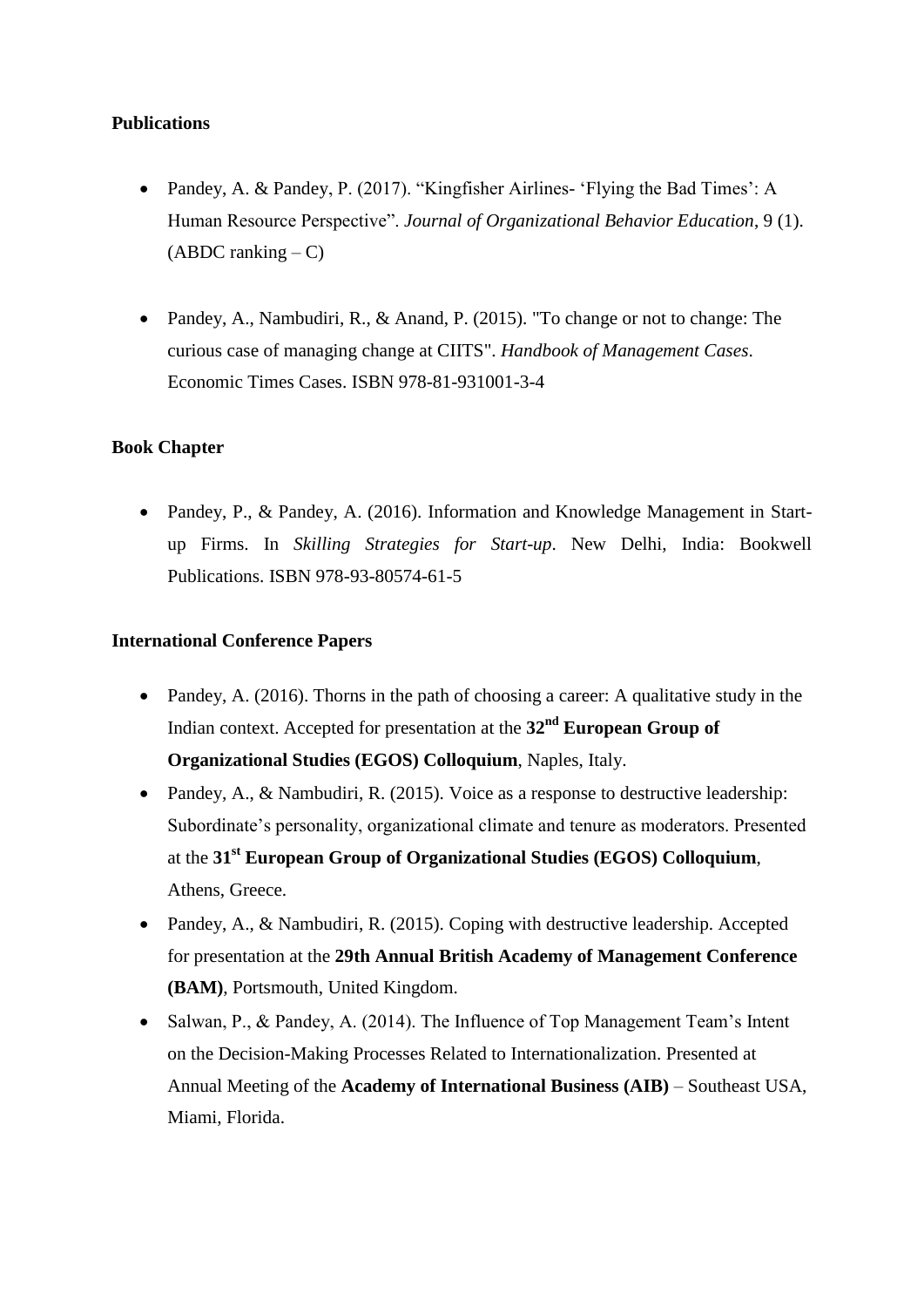# **Doctoral Conferences**

- Selected to attend the Organizational Behaviour Doctoral Consortium at the **2015 Academy of Management Conference, Vancouver,** August 07-11**.**
- Pandey, A., & Nambudiri, R. (2015). Subordinates' Response to Destructive Leadership: Personality and Organizational Climate as Moderators. Presented at **IMR Doctoral Conference**, Indian Institute of Management, Bangalore, India.

## **National Conferences**

- Pandey, A., & Nambudiri, R. (2016). **EVLN as a Response to Destructive Leadership: Perceived External Prestige as Moderator**. Selected for presentation at **the 4th PAN IIM World Management Conference**, Indian Institute of Management Ahemdabad, India.
- Pandey, A. (2016). A qualitative study of various HR related issues of contract employees. Presented at the 7<sup>th</sup> International Conference on Excellence in **Research and Education (CERE),** Indian Institute of Management Indore, India.
- Pandey, A. (2016). Impact of human resource outsourcing on organisational learning. Presented at the 7<sup>th</sup> International Conference on Excellence in Research and **Education (CERE),** Indian Institute of Management Indore, India.
- Pandey, A., Nambudiri, R., & Anand, P. (2016). "To change or not to change: The curious case of managing change at CIITS". Presented at **the Global Summit on Management Cases**, Indian Institute of Management Raipur, India.
- Pandey, A., & Nambudiri, R. (2015). The dynamics of client-consultant relationship: A review of critical factors that enhance the effectiveness of the relationship. Presented at **3 rd PAN IIM World Management Conference**, India.
- Pandey, A. (2015). Relationship between Perceived Organisational Support and Organisational Citizenship Behaviour and mediating effect of Organisational Identification. Presented at **4 th Biennial Conference of Indian Academy of Management (IAM)**, Indian Institute of Management, Lucknow, India.
- Pandey, A., & Nambudiri, R. (2015). Subordinates' Response to Destructive Leadership: Personality and Organizational Climate as Moderators. Presented at **4 th Biennial Conference of Indian Academy of Management (IAM)**, Indian Institute of Management**,** Lucknow, India.